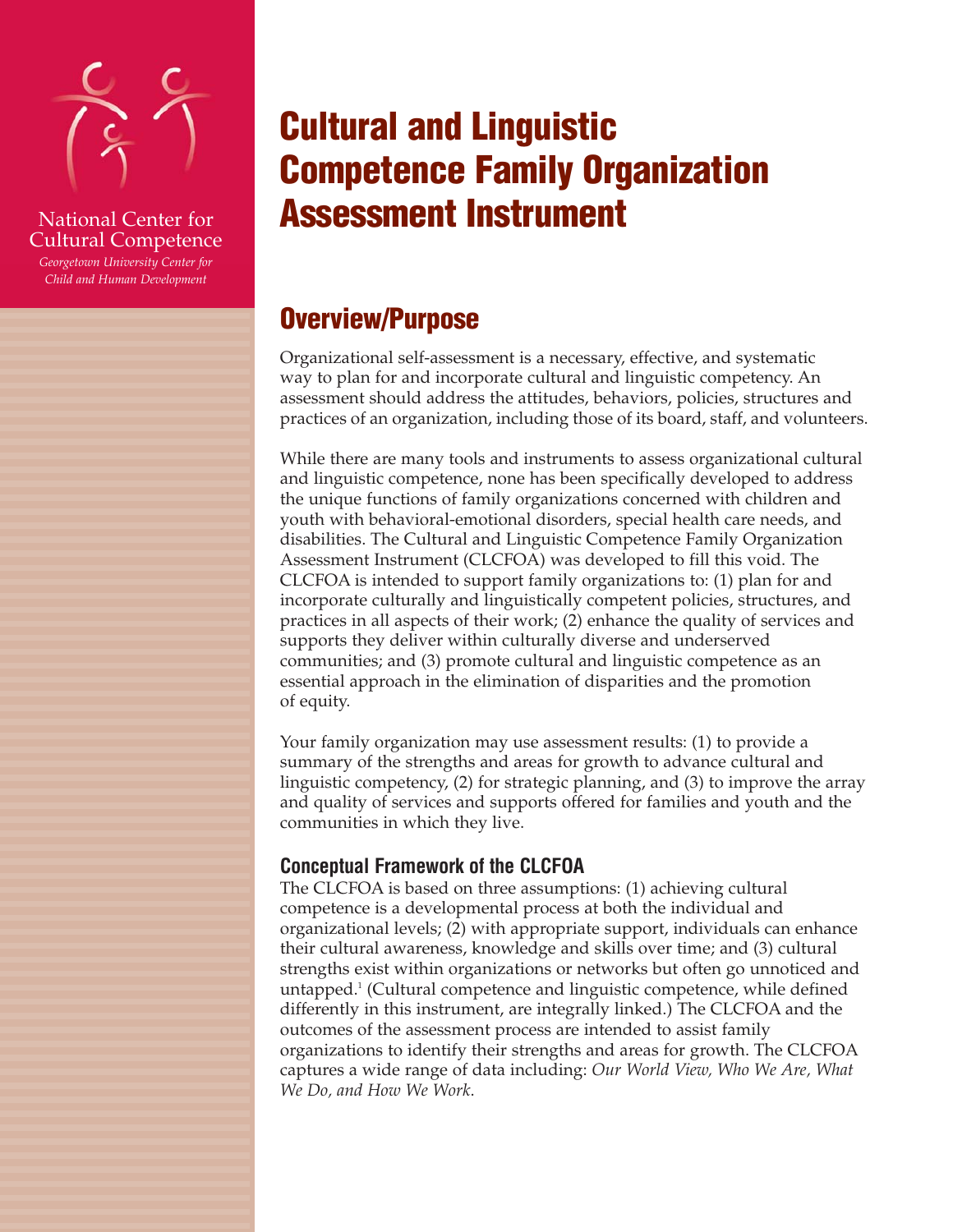## **Definitions and Key Concepts**

## **Cultural Competence**

The NCCC embraces a conceptual framework and model of achieving cultural competence adopted from the Cross et al., definition. Cultural competence requires that organizations:

- have a defined set of values and principles, and demonstrate behaviors, attitude policies and structures that enable them work effectively cross-culturally.
- have the capacity to (1) value diversity, (2) conduct self-assessment, (3) manage the dynamics of difference, (4) acquire and institutionalize cultural knowledge, and (5) adapt to the diversity and cultural contexts of the individuals, families and communities they serve.
- incorporate the above in all aspects of policy making, administration, practice, service delivery and systematically involve consumers, families, and communities.<sup>2</sup>

## **Linguistic Competence**

Linguistic competence is the capacity of an organization and its personnel to communicate effectively, and convey information in a manner that is easily understood by diverse audiences including persons of limited English proficiency, those who have low literacy skills or are not literate, individuals with disabilities, and those who are deaf or hard of hearing. Linguistic competence requires organizational and provider capacity to respond effectively to the health literacy needs of populations served. The organization must have policy, structures, practices, procedures, and dedicated resources to support this capacity. This may include, but is not limited to, the use of:

- bilingual/bicultural or multilingual/multicultural staff;
- cross-cultural communication approaches;
- cultural brokers;
- foreign language interpretation services including distance technologies;
- sign language interpretation services;
- multilingual telecommunication systems;
- videoconferencing and telehealth technologies;
- TTY and other assistive technology devices;
- computer assisted real time translation (CART) or viable real time transcriptions (VRT);
- print materials in easy to read, low literacy, picture and symbol formats;
- materials in alternative formats (e.g., audiotape, Braille, enlarged print);
- varied approaches to share information with individuals who experience cognitive disabilities;
- materials developed and tested for specific cultural, ethnic and linguistic groups;
- translation services including those of:
	- legally binding documents (e.g., consent forms, confidentiality and patient rights statements, release of information, applications)
	- signage
	- health education materials
	- public awareness materials and campaigns; and
- ethnic media in languages other than English (e.g., television, radio, Internet, newspapers, periodicals).3

## **Culture**

There are many definitions of culture. For the purposes of this instrument, the following definition was chosen. Culture is a system of collectively held values, beliefs, and practices of a group which guides decisions and actions in patterned ways.4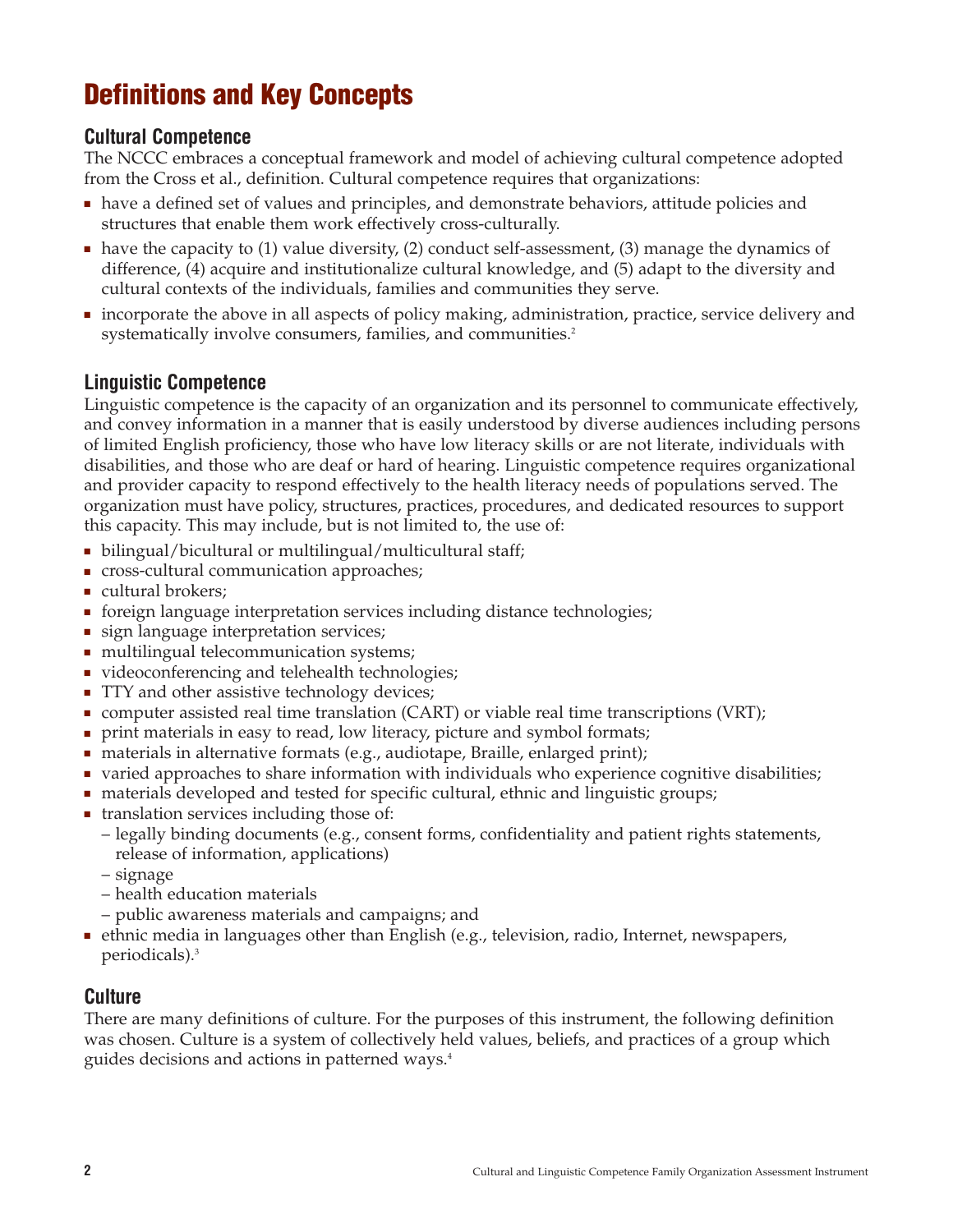## **Health Disparities**

A health disparity is a particular type of health difference that is closely linked with social or economic disadvantage. Health disparities adversely affect groups of people who have systematically experienced greater social or economic obstacles to health based on their racial or ethnic group, religion, socioeconomic status, gender, mental health, cognitive, sensory of physical disability, sexual orientation, geographic location, or other characteristics historically linked to discrimination or exclusion.5

## **Equity**

For the purposes of this instrument, equity is defined as the equal opportunity to be healthy for all population groups. Equity is the absence of socially unjust or unfair disparities in access to services, quality of services, and health and mental health outcomes.<sup>6</sup>

## **Health Literacy**

The degree to which individuals have the capacity to obtain, process, and understand basic health information and services needed to make appropriate health decisions. *Retrieved on 3/4/10 from HP 2010: Health Communication http://www.hrsa.gov/quality/healthlit.htm*

## **Mental Health Literacy**

Mental health literacy is the knowledge, beliefs, and abilities that enable the recognition, management, or prevention of mental health problems. *Retrieved on 1/28/08 from the Canadian Alliance on Mental Illness and Mental Health. Retrieved on 3/4/10 from http://www.camimh.ca/files/literacy/MHL\_Report\_Phase\_One.pdf*

## **Policy**

Policy is defined, for the purposes of this instrument, as a high level overall plan embracing the philosophy, general goals, and acceptable procedures within an organization or governing body. *Retrieved on 3/4/10 from http://www.merriam-webster.com/dictionary/Policy*

## **Resiliency**

For the purposes of this instrument definitions of resiliency are the ability to:

- recover readily from illness, depression, or adversity; http://dictionary.reference.com/browse/resilience retrieved on 3/4/10
- recover from or adjust easily to misfortune, change, or stress. http://www.merriam-webster.com/dictionary/resilience retrieved on 3/4/10

#### **References for Definitions and Key Terms:**

- 1. Mason, J. L. (1995). Cultural competence self-assessment questionnaire: A manual for users. Portland, OR: Portland State University, Research and Training Center on Family Support and Children's Mental Health.
- 2. Cross, T., Bazron, B., Dennis, K., & Isaacs, M. (1989). *Towards a culturally competent system of care: A Monograph on Effective Services for Minority Children Who Are Severely Emotionally Disturbed: Volume I*. Washington, DC: Georgetown University Child Development Center.
- 3. Goode, T. D., & Jones, W. A. (2009). Definition of linguistic competence. National Center for Cultural Competence, Georgetown University Center for Child & Human Development. Retrieved on 2/24/10 from http://www11.georgetown.edu/research/gucchd/nccc/foundations/frameworks.html.
- 4. Wenger, A. F. Z. (1993). Cultural meaning of symptoms. *Holistic Nursing Practice, 7*(2), 22.
- 5. The Secretary's Advisory Committee on National Health Promotion and Disease Prevention Objectives for 2020. Phase I Report Recommendations for the Framework and Format of Healthy People 2020, p. 28. Retrieved on 2/24/10 from http://www.healthpeople.gov/HP2020/advisory/PhaseI/Phased1.pd.
- 6. Braverman, P., & Gruskin, S. (2003) Defining equity in health. *Journal of Epidemiology and Community Health, 57*; 254-258.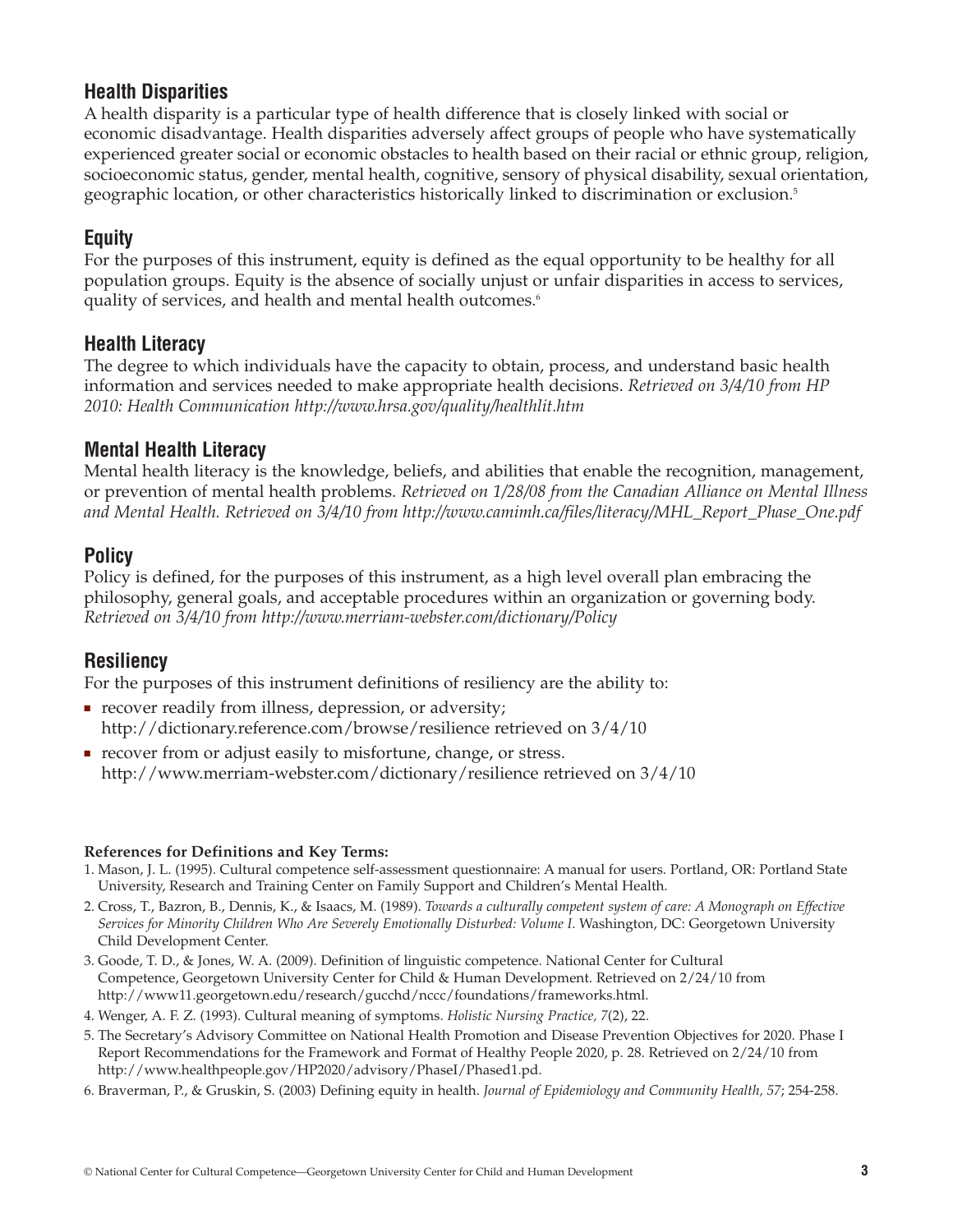## **Guidelines for Completing the CLCFOA**

This set of questions asks that you tell us about what you know and your opinions about how things work in your family organization. Sometimes it may be hard to answer a question—just do your best and check the box that seems the best choice. Please try to answer all questions. **There are no right or wrong answers.** Remember that it is important to check only one box for each question. Refer to the accompanying document, *Guide for Using the Cultural and Linguistic Competence Family Organizational Assessment Instrument*, for additional information.

## **Our World View**

This section asks for the perspectives of staff or volunteers about: (1) the family organization's philosophy, values, and commitment to cultural and linguistic competence, and (2) the extent to which this world view guides organizational behavior and is established policy. It asks about the family organization's world view of diversity and approaches to inclusion and equity.

#### **Please check only one box per item.**

|    | In my view, our organization:                                                                                                                                                                                                                               |                                   |                 |                                                   |                  |
|----|-------------------------------------------------------------------------------------------------------------------------------------------------------------------------------------------------------------------------------------------------------------|-----------------------------------|-----------------|---------------------------------------------------|------------------|
|    | 1. Views itself as having responsibility<br>for serving all families.                                                                                                                                                                                       | $\Box$ Not at All                 | $\Box$ A Little | $\Box$ Somewhat                                   | $\Box$ Very Much |
|    | This value is written in our organization's vision, mission, and/or guiding principles. $\Box$ Yes                                                                                                                                                          |                                   | $\Box$ No       | $\Box$ Don't Know                                 |                  |
| 2. | Honors and respects families and<br>youth of diverse cultures.                                                                                                                                                                                              |                                   |                 | $\Box$ Not at All $\Box$ A Little $\Box$ Somewhat | $\Box$ Very Much |
|    | This value is written in our organization's vision, mission, and/or guiding principles. $\Box$ Yes                                                                                                                                                          |                                   | $\Box$ No       | □ Don't Know                                      |                  |
| 3. | Recognizes the strengths, skills, and<br>resiliency of diverse families and youth.<br>Resiliency refers to recover readily from illness,<br>depression, or adversity; and the ability to recover<br>from or adjust easily to misfortune, change, or stress. | $\Box$ Not at All                 | $\Box$ A Little | $\Box$ Somewhat                                   | $\Box$ Very Much |
|    | This value is written in our organization's vision, mission, and/or guiding principles. $\Box$ Yes                                                                                                                                                          |                                   | $\Box$ No       | $\Box$ Don't Know                                 |                  |
| 4. | Believes that youth and families should<br>be paid for their time and expertise that<br>helps the organization do its work.                                                                                                                                 | $\Box$ Not at All                 | $\Box$ A Little | $\Box$ Somewhat                                   | $\Box$ Very Much |
|    | This value is written in our organization's vision, mission, and/or guiding principles. $\Box$ Yes                                                                                                                                                          |                                   | $\Box$ No       | $\Box$ Don't Know                                 |                  |
| 5. | Is committed to addressing disparities in health and mental health related to:<br>a. Race and Ethnicity                                                                                                                                                     | $\Box$ Not at All                 |                 | $\Box$ A Little $\Box$ Somewhat                   | $\Box$ Very Much |
|    | This value is written in our organization's vision, mission, and/or guiding principles. $\Box$ Yes $\Box$ No                                                                                                                                                |                                   |                 | $\Box$ Don't Know                                 |                  |
|    |                                                                                                                                                                                                                                                             |                                   |                 |                                                   |                  |
|    | b. Language(s) Spoken or Used                                                                                                                                                                                                                               | $\Box$ Not at All $\Box$ A Little |                 | $\Box$ Somewhat                                   | $\Box$ Very Much |
|    | This value is written in our organization's vision, mission, and/or guiding principles. $\Box$ Yes $\Box$ No                                                                                                                                                |                                   |                 | $\Box$ Don't Know                                 |                  |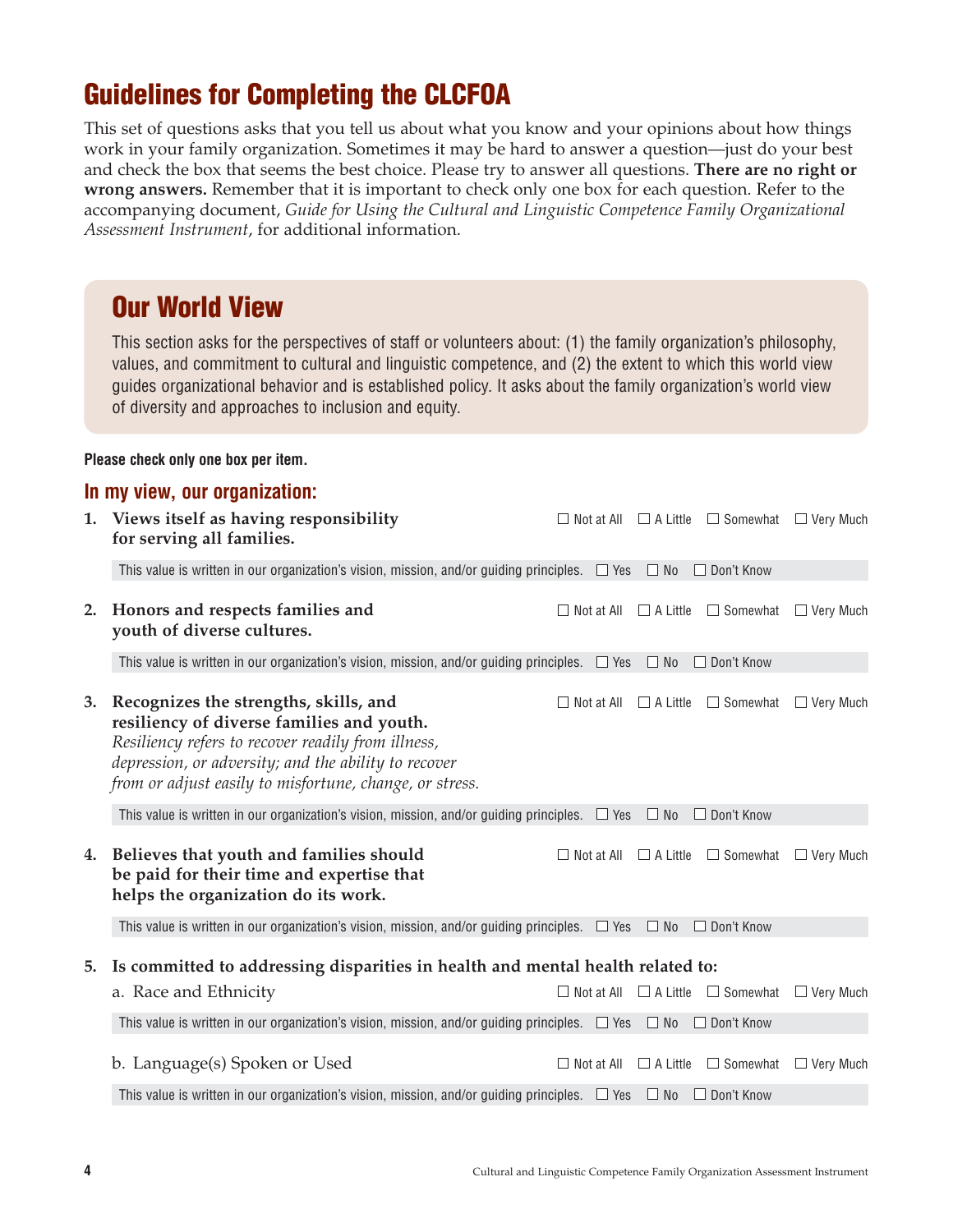## **In my view, our organization:**

|    | c. Gender                                                                                                                                              |                   | $\Box$ Not at All $\Box$ A Little | $\Box$ Somewhat $\Box$ Very Much |                  |
|----|--------------------------------------------------------------------------------------------------------------------------------------------------------|-------------------|-----------------------------------|----------------------------------|------------------|
|    | This value is written in our organization's vision, mission, and/or guiding principles. $\Box$ Yes $\Box$ No                                           |                   |                                   | □ Don't Know                     |                  |
|    | d. Sexual Orientation, Gender Identity or Expression                                                                                                   | $\Box$ Not at All | $\Box$ A Little                   | $\Box$ Somewhat                  | $\Box$ Very Much |
|    | This value is written in our organization's vision, mission, and/or guiding principles. $\Box$ Yes                                                     |                   | $\Box$ No                         | □ Don't Know                     |                  |
|    | e. Geography                                                                                                                                           | $\Box$ Not at All | $\Box$ A Little                   | $\Box$ Somewhat                  | $\Box$ Very Much |
|    | This value is written in our organization's vision, mission, and/or guiding principles. $\Box$ Yes                                                     |                   | $\Box$ No                         | □ Don't Know                     |                  |
| 6. | Is committed to including persons from diverse<br>communities in all aspects of our work.                                                              | $\Box$ Not at All | $\Box$ A Little                   | $\Box$ Somewhat                  | $\Box$ Very Much |
|    | This value is written in our organization's vision, mission, and/or guiding principles. $\Box$ Yes $\Box$ No                                           |                   |                                   | □ Don't Know                     |                  |
| 7. | Believes that it is important to advocate with and on behalf of diverse communities to:                                                                |                   |                                   |                                  |                  |
|    | a. Promote health and mental health equity                                                                                                             |                   | $\Box$ Not at All $\Box$ A Little | $\Box$ Somewhat                  | $\Box$ Very Much |
|    | This value is written in our organization's vision, mission, and/or guiding principles. $\Box$ Yes $\Box$ No                                           |                   |                                   | $\Box$ Don't Know                |                  |
|    | b. Eliminate health and mental health disparities                                                                                                      | $\Box$ Not at All | $\Box$ A Little                   | $\Box$ Somewhat                  | $\Box$ Very Much |
|    | This value is written in our organization's vision, mission, and/or guiding principles. $\Box$ Yes                                                     |                   | $\Box$ No                         | □ Don't Know                     |                  |
|    | c. Promote health and mental health equity                                                                                                             | $\Box$ Not at All | $\Box$ A Little                   | $\Box$ Somewhat                  | $\Box$ Very Much |
|    | This value is written in our organization's vision, mission, and/or guiding principles. $\Box$ Yes                                                     |                   | $\Box$ No                         | □ Don't Know                     |                  |
| 8. | Is committed to diversity in our                                                                                                                       |                   |                                   |                                  |                  |
|    | a. Board                                                                                                                                               | $\Box$ Not at All | $\Box$ A Little                   | $\Box$ Somewhat                  | $\Box$ Very Much |
|    | This value is written in our organization's vision, mission, and/or guiding principles. $\Box$ Yes                                                     |                   | $\Box$ No                         | □ Don't Know                     |                  |
|    | b. Leadership                                                                                                                                          | $\Box$ Not at All | $\Box$ A Little                   | $\Box$ Somewhat                  | $\Box$ Very Much |
|    | This value is written in our organization's vision, mission, and/or guiding principles. $\Box$ Yes                                                     |                   | $\Box$ No                         | $\Box$ Don't Know                |                  |
|    | c. Staffing                                                                                                                                            | $\Box$ Not at All | $\Box$ A Little                   | $\Box$ Somewhat                  | $\Box$ Very Much |
|    | This value is written in our organization's vision, mission, and/or guiding principles. $\Box$ Yes                                                     |                   | $\Box$ No                         | □ Don't Know                     |                  |
|    | d. Volunteers                                                                                                                                          | $\Box$ Not at All | $\Box$ A Little                   | $\Box$ Somewhat                  | $\Box$ Very Much |
|    | This value is written in our organization's vision, mission, and/or guiding principles. $\Box$ Yes                                                     |                   | $\Box$ No                         | □ Don't Know                     |                  |
| 9. | Our organization could benefit from some help<br>with addressing cultural and linguistic competence<br>in our vision, mission, and guiding principles. | $\Box$ Not at All | $\Box$ A Little                   | $\Box$ Somewhat                  | $\Box$ Very Much |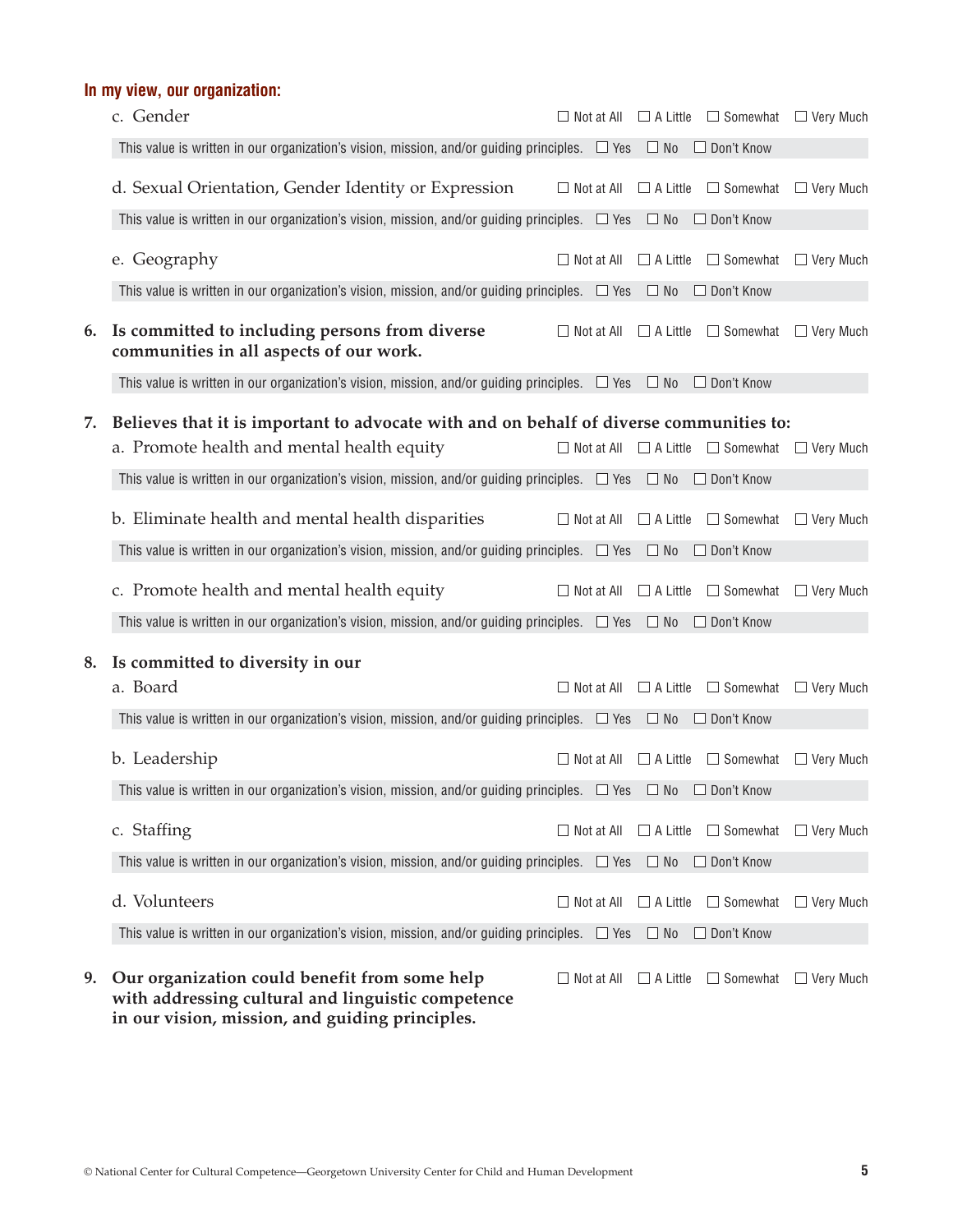## **Who We Are**

This section looks at the diversity of staff and volunteers. It also looks at the training and ongoing development needed to support cultural and linguistic competency.

 $\Box$  $\Box$  $\Box$ \_\_\_\_\_\_\_\_\_\_\_\_\_\_\_\_\_\_\_\_\_\_\_\_\_\_\_\_\_\_\_\_\_\_\_\_\_\_\_\_\_\_\_\_\_\_\_\_\_\_\_\_\_\_\_\_\_\_\_\_\_\_\_\_\_\_\_\_\_\_\_\_\_\_\_\_\_\_\_\_\_\_\_\_\_\_\_\_\_\_\_\_\_\_\_\_\_\_\_\_\_\_\_\_\_\_\_\_\_\_\_\_  $\Box$  $\Box$  $\Box$  $\Box$ \_\_\_\_\_\_\_\_\_\_\_\_\_\_\_\_\_\_\_\_\_\_\_\_\_\_\_\_\_\_\_\_\_\_\_\_\_\_\_\_\_\_\_\_\_\_\_\_\_\_\_\_\_\_\_\_\_\_\_\_\_\_\_\_\_\_\_\_\_\_\_\_\_\_\_\_\_\_\_\_\_\_\_\_\_\_\_\_\_\_\_\_\_\_\_\_\_\_\_\_\_\_\_\_\_\_\_\_\_\_\_\_

#### **Please check only one box per item.**

### **1. The diversity of the families, that it is our mission to serve, is reflected in our:**

|                                                                                                                                                 | a. Board                                                                                                                                                       | $\Box$ Yes | $\Box$ No | $\Box$ In Progress | □ Don't Know      | $\Box$ Do Not Have a Board    |
|-------------------------------------------------------------------------------------------------------------------------------------------------|----------------------------------------------------------------------------------------------------------------------------------------------------------------|------------|-----------|--------------------|-------------------|-------------------------------|
|                                                                                                                                                 | b. Organizational Management                                                                                                                                   | $\Box$ Yes | $\Box$ No | $\Box$ In Progress | $\Box$ Don't Know |                               |
|                                                                                                                                                 | c. Staff                                                                                                                                                       | $\Box$ Yes | $\Box$ No | $\Box$ In Progress | $\Box$ Don't Know |                               |
|                                                                                                                                                 | d. Volunteers                                                                                                                                                  | $\Box$ Yes | $\Box$ No | $\Box$ In Progress | $\Box$ Don't Know | $\Box$ Do Not Use Volunteers  |
|                                                                                                                                                 | e. Consultants                                                                                                                                                 | $\Box$ Yes | $\Box$ No | $\Box$ In Progress | $\Box$ Don't Know | $\Box$ Do Not Use Consultants |
| 2.                                                                                                                                              | Our organization requires and provides orientation about our philosophy, policies, and<br>practices related to cultural and linguistic competence for all new: |            |           |                    |                   |                               |
|                                                                                                                                                 | a. Board Members                                                                                                                                               | $\Box$ Yes | $\Box$ No | $\Box$ In Progress | $\Box$ Don't Know | $\Box$ Do Not Have a Board    |
|                                                                                                                                                 | b. Organizational Management                                                                                                                                   | $\Box$ Yes | $\Box$ No | $\Box$ In Progress | $\Box$ Don't Know |                               |
|                                                                                                                                                 | c. Staff                                                                                                                                                       | $\Box$ Yes | $\Box$ No | $\Box$ In Progress | $\Box$ Don't Know |                               |
|                                                                                                                                                 | d. Volunteers                                                                                                                                                  | $\Box$ Yes | $\Box$ No | $\Box$ In Progress | $\Box$ Don't Know | $\Box$ Do Not Use Volunteers  |
|                                                                                                                                                 | e. Consultants                                                                                                                                                 | $\Box$ Yes | $\Box$ No | $\Box$ In Progress | □ Don't Know      | $\Box$ Do Not Use Consultants |
| Our organization requires and provides regular in-service and/or opportunities for training in<br>3.<br>cultural and linguistic competency for: |                                                                                                                                                                |            |           |                    |                   |                               |
|                                                                                                                                                 | a. Board Members                                                                                                                                               | $\Box$ Yes | $\Box$ No | $\Box$ In Progress | □ Don't Know      | $\Box$ Do Not Have a Board    |
|                                                                                                                                                 | b. Organizational Management                                                                                                                                   | $\Box$ Yes | $\Box$ No | $\Box$ In Progress | $\Box$ Don't Know |                               |
|                                                                                                                                                 | c. Staff                                                                                                                                                       | $\Box$ Yes | $\Box$ No | $\Box$ In Progress | $\Box$ Don't Know |                               |
|                                                                                                                                                 | d. Volunteers                                                                                                                                                  | $\Box$ Yes | $\Box$ No | $\Box$ In Progress | $\Box$ Don't Know | $\Box$ Do Not Use Volunteers  |
|                                                                                                                                                 | e. Consultants                                                                                                                                                 | $\Box$ Yes | $\Box$ No | $\Box$ In Progress | □ Don't Know      | $\Box$ Do Not Use Consultants |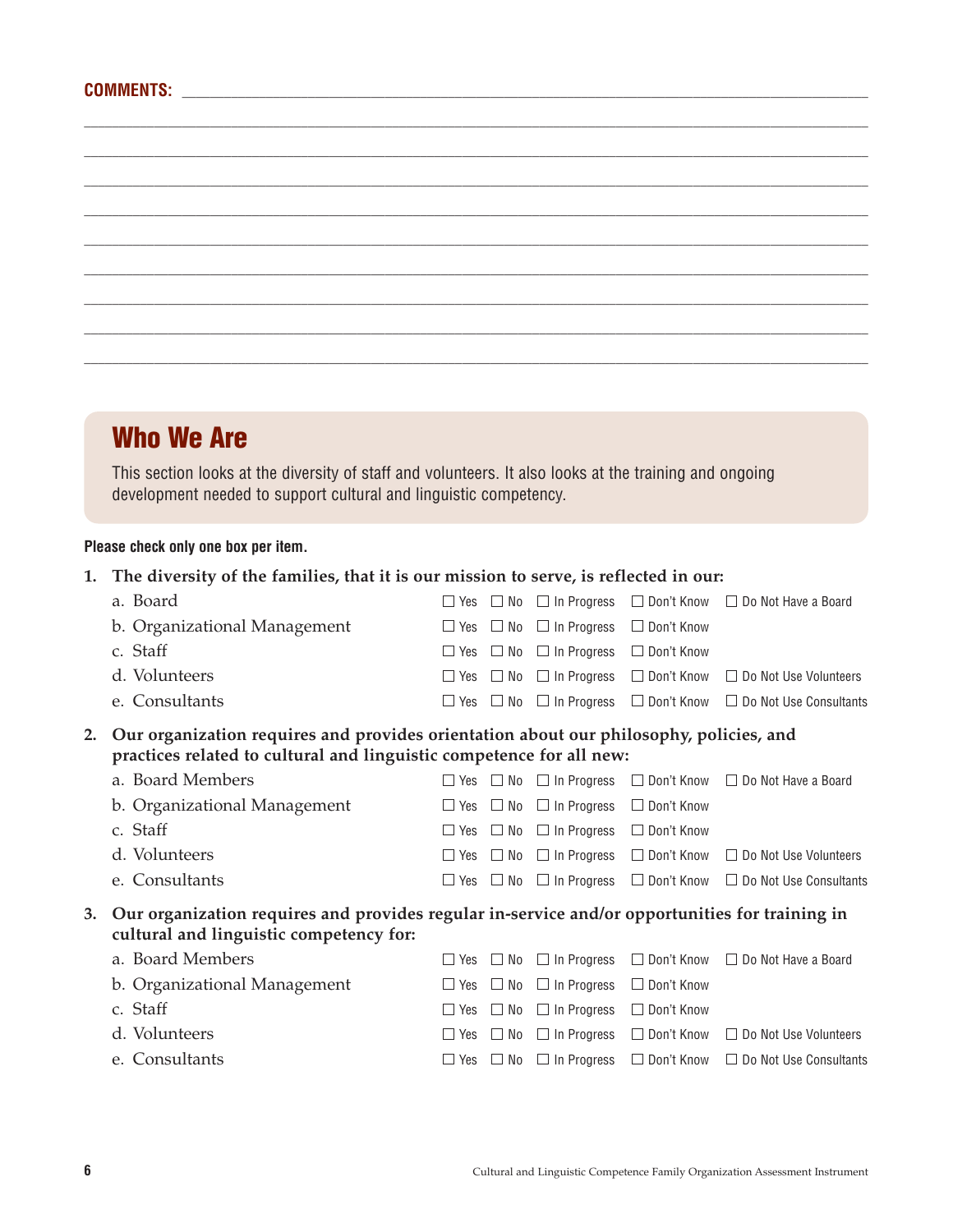#### **Who We Are**

| 4.                                                                                                                                    | Our organization provides mentoring, coaching, and/or supervision to apply cultural and<br>linguistic competency to the work of: |                |           |                    |                   |                               |  |  |  |
|---------------------------------------------------------------------------------------------------------------------------------------|----------------------------------------------------------------------------------------------------------------------------------|----------------|-----------|--------------------|-------------------|-------------------------------|--|--|--|
|                                                                                                                                       | a. The Board                                                                                                                     | Yes            | $\Box$ No | $\Box$ In Progress | $\Box$ Don't Know | $\Box$ Do Not Have a Board    |  |  |  |
|                                                                                                                                       | b. Organizational Management                                                                                                     | Yes<br>ш       | $\Box$ No | $\Box$ In Progress | □ Don't Know      |                               |  |  |  |
|                                                                                                                                       | c. Staff                                                                                                                         | $\Box$ Yes     | $\Box$ No | $\Box$ In Progress | $\Box$ Don't Know |                               |  |  |  |
|                                                                                                                                       | d. Volunteers                                                                                                                    | $\Box$ Yes     | $\Box$ No | $\Box$ In Progress | $\Box$ Don't Know | $\Box$ Do Not Use Volunteers  |  |  |  |
|                                                                                                                                       | e. Consultants                                                                                                                   | Yes            | $\Box$ No | $\Box$ In Progress | $\Box$ Don't Know | $\Box$ Do Not Use Consultants |  |  |  |
| 5.                                                                                                                                    | Our organization includes knowledge and skills related to cultural and linguistic competency in<br>position descriptions for:    |                |           |                    |                   |                               |  |  |  |
|                                                                                                                                       | a. Board Members                                                                                                                 | Yes            | $\Box$ No | $\Box$ In Progress | $\Box$ Don't Know | $\Box$ Do Not Have a Board    |  |  |  |
|                                                                                                                                       | b. Organizational Management                                                                                                     | Yes            | $\Box$ No | $\Box$ In Progress | □ Don't Know      |                               |  |  |  |
|                                                                                                                                       | c. Staff                                                                                                                         | $\Box$ Yes     | $\Box$ No | $\Box$ In Progress | $\Box$ Don't Know |                               |  |  |  |
|                                                                                                                                       | d. Volunteers                                                                                                                    | Yes<br>П       | $\Box$ No | $\Box$ In Progress | $\Box$ Don't Know | $\Box$ Do Not Use Volunteers  |  |  |  |
|                                                                                                                                       | e. Consultants                                                                                                                   | Yes            | $\Box$ No | $\Box$ In Progress | □ Don't Know      | $\Box$ Do Not Use Consultants |  |  |  |
| Our organization includes knowledge and skills related to cultural and linguistic competency in<br>6.<br>performance evaluations for: |                                                                                                                                  |                |           |                    |                   |                               |  |  |  |
|                                                                                                                                       | a. Organizational Management                                                                                                     | Yes            | $\Box$ No | $\Box$ In Progress | $\Box$ Don't Know |                               |  |  |  |
|                                                                                                                                       | b. Staff                                                                                                                         | Yes<br>$\perp$ | $\Box$ No | $\Box$ In Progress | □ Don't Know      |                               |  |  |  |
|                                                                                                                                       | c. Volunteers                                                                                                                    | $\Box$ Yes     | $\Box$ No | $\Box$ In Progress | $\Box$ Don't Know | $\Box$ Do Not Use Volunteers  |  |  |  |
|                                                                                                                                       | d. Consultants                                                                                                                   | Yes<br>TТ.     | $\Box$ No | $\Box$ In Progress | $\Box$ Don't Know | $\Box$ Do Not Use Consultants |  |  |  |
|                                                                                                                                       | <b>COMMENTS:</b>                                                                                                                 |                |           |                    |                   |                               |  |  |  |

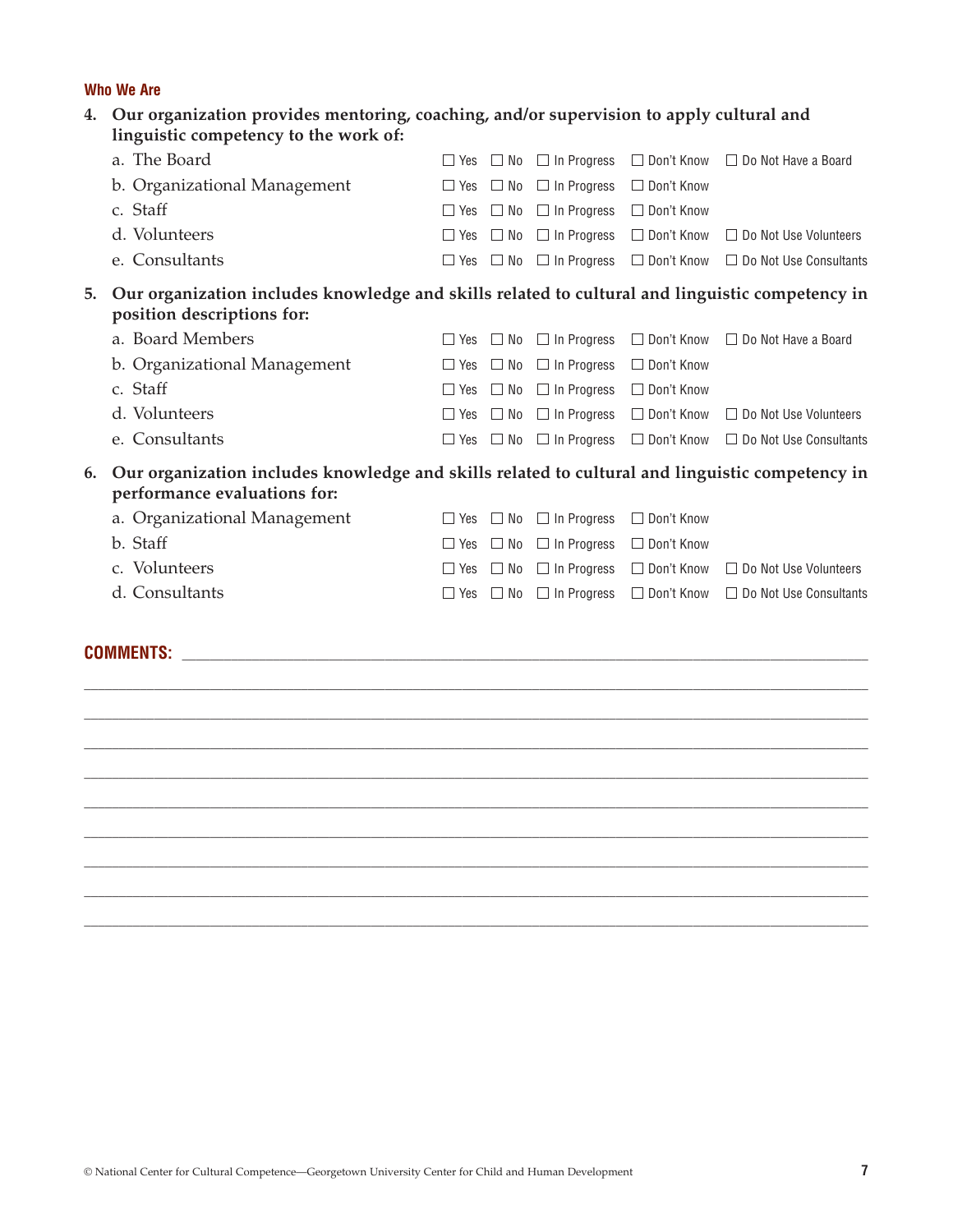## **What We Do**

This section looks at how cultural and linguistic competency applies to the core functions of family organizations, including connecting with families, education, peer-to-peer support, information and referral, advocacy, and advising and partnering.

## **Please check only one box per item.**

### **Connecting with Families**

**Our organization:**

|    | 1. Keeps up-to-date on which population<br>groups live in the area we serve and tracks<br>any changes that take place.                                                                                                                                                                         |                                              | $\Box$ Never $\Box$ Seldom $\Box$ Sometimes $\Box$ Routinely $\Box$ Don't Know                     |                                                          |                                                        |
|----|------------------------------------------------------------------------------------------------------------------------------------------------------------------------------------------------------------------------------------------------------------------------------------------------|----------------------------------------------|----------------------------------------------------------------------------------------------------|----------------------------------------------------------|--------------------------------------------------------|
| 2. | Collects demographic data on race,<br>ethnicity, language, and national origin<br>of groups we serve.                                                                                                                                                                                          | $\Box$ Never                                 | $\Box$ Seldom $\Box$ Sometimes                                                                     |                                                          | $\Box$ Routinely $\Box$ Don't Know                     |
| 3. | Uses a process to review demographic<br>data and identify groups not being served.                                                                                                                                                                                                             |                                              | $\Box$ Never $\Box$ Seldom $\Box$ Sometimes $\Box$ Routinely $\Box$ Don't Know                     |                                                          |                                                        |
|    | 4. Identifies and works with natural networks<br>of support in diverse communities to<br>increase awareness and acceptance of<br>services and supports we offer. Natural<br>networks of support are the people and<br>organizations that families turn to for<br>help in their everyday lives. | $\Box$ Never                                 | $\Box$ Seldom $\Box$ Sometimes                                                                     |                                                          | $\Box$ Routinely $\Box$ Don't Know                     |
| 5. | <b>Builds relationships with diverse</b><br>community leaders so that they know<br>about and feel comfortable using the<br>services and supports we offer.                                                                                                                                     | $\Box$ Never                                 | $\Box$ Seldom $\Box$ Sometimes $\Box$ Routinely $\Box$ Don't Know                                  |                                                          |                                                        |
|    | <b>Education</b>                                                                                                                                                                                                                                                                               |                                              |                                                                                                    |                                                          |                                                        |
|    | Our organization's educational activities:                                                                                                                                                                                                                                                     |                                              |                                                                                                    |                                                          |                                                        |
| 1. | Take into account:<br>a. literacy levels<br>b. language preference and need<br>c. the ways that people like to learn<br>(e.g., written materials, workshops,<br>DVDs or videos, conversations, etc.)                                                                                           | $\Box$ Never<br>$\Box$ Never<br>$\Box$ Never | $\Box$ Seldom $\Box$ Sometimes<br>$\Box$ Seldom $\Box$ Sometimes<br>$\Box$ Seldom $\Box$ Sometimes | $\Box$ Routinely<br>$\Box$ Routinely<br>$\Box$ Routinely | □ Don't Know<br>$\Box$ Don't Know<br>$\Box$ Don't Know |
|    | 2. Have content tailored to the unique needs,<br>concerns, values, and beliefs of diverse<br>cultural groups.                                                                                                                                                                                  |                                              | $\Box$ Never $\Box$ Seldom $\Box$ Sometimes                                                        |                                                          | $\Box$ Routinely $\Box$ Don't Know                     |
| 3. | Take into account current and past<br>experiences families have had either in the<br>U.S., tribal lands, territories, or in their<br>country of origin.                                                                                                                                        | $\Box$ Never                                 | $\Box$ Seldom $\Box$ Sometimes                                                                     | $\Box$ Routinely                                         | $\Box$ Don't Know                                      |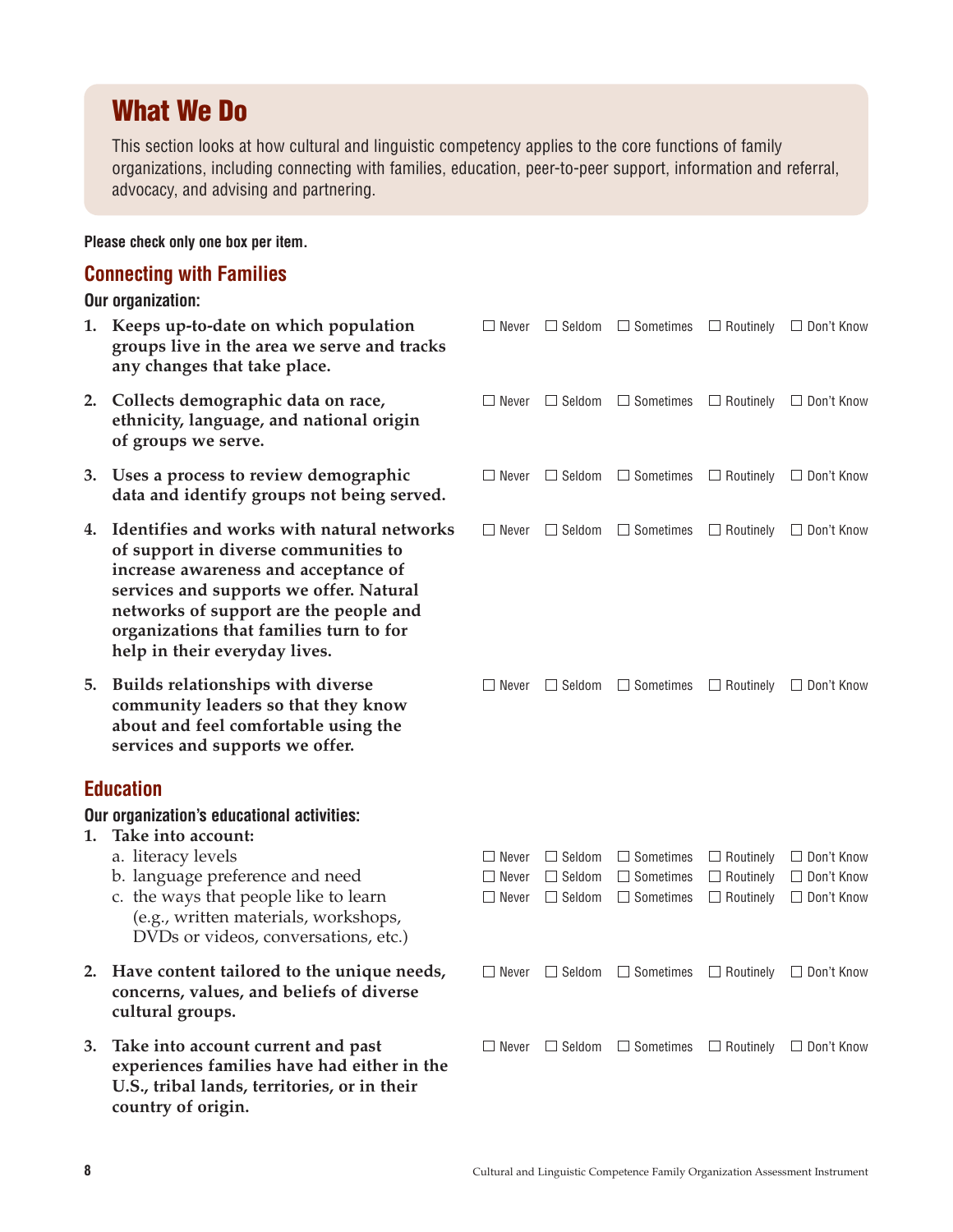## **Our organization's educational activities:**

|  |  |  |  |  | 4. Engage diverse families and community members in: |  |  |
|--|--|--|--|--|------------------------------------------------------|--|--|
|--|--|--|--|--|------------------------------------------------------|--|--|

|    | a. Design of educational activities<br>b. Delivery of educational activities<br>c. Evaluation of educational activities                         | $\Box$ Never<br>$\Box$ Never<br>$\Box$ Never | $\Box$ Seldom<br>$\Box$ Seldom<br>$\Box$ Seldom | $\Box$ Sometimes<br>$\Box$ Sometimes<br>$\Box$ Sometimes | $\Box$ Routinely<br>$\Box$ Routinely<br>$\Box$ Routinely | □ Don't Know<br>□ Don't Know<br>$\Box$ Don't Know |
|----|-------------------------------------------------------------------------------------------------------------------------------------------------|----------------------------------------------|-------------------------------------------------|----------------------------------------------------------|----------------------------------------------------------|---------------------------------------------------|
| 5. | Take place at times and in places that are:<br>a. convenient for children, youth and families<br>b. welcoming for children, youth, and families | $\Box$ Never<br>$\Box$ Never                 | $\Box$ Seldom<br>$\Box$ Seldom                  | $\Box$ Sometimes<br>$\Box$ Sometimes                     | $\Box$ Routinely<br>$\Box$ Routinely                     | $\Box$ Don't Know<br>□ Don't Know                 |
|    | <b>Peer to Peer Support</b>                                                                                                                     |                                              |                                                 |                                                          |                                                          |                                                   |
|    | Our organization's peer to peer support activities:                                                                                             |                                              |                                                 |                                                          |                                                          |                                                   |
| 1. | Make sure that diverse families and youth<br>are part of our peer support network.                                                              | $\Box$ Never                                 | $\Box$ Seldom                                   | $\Box$ Sometimes                                         | $\Box$ Routinely                                         | $\Box$ Don't Know                                 |
| 2. | Take culture and language into account<br>when pairing families with peers.                                                                     | $\Box$ Never                                 | $\Box$ Seldom                                   | $\Box$ Sometimes                                         | $\Box$ Routinely                                         | $\Box$ Don't Know                                 |
| 3. | Offer different ways of providing peer<br>support that match the ways families and<br>youth of different cultures want to<br>receive support.   | $\Box$ Never                                 | $\Box$ Seldom                                   | $\Box$ Sometimes                                         | $\Box$ Routinely                                         | $\Box$ Don't Know                                 |
| 4. | Engage diverse families and community members in the:                                                                                           |                                              |                                                 |                                                          |                                                          |                                                   |
|    | a. Design of peer-to-peer support                                                                                                               | $\Box$ Never                                 | $\Box$ Seldom                                   | $\Box$ Sometimes                                         | $\Box$ Routinely                                         | $\Box$ Don't Know                                 |
|    | b. Delivery of peer-to-peer support                                                                                                             | $\Box$ Never                                 | $\Box$ Seldom                                   | $\Box$ Sometimes                                         | $\Box$ Routinely                                         | $\Box$ Don't Know                                 |
|    | c. Evaluation of peer-to-peer support                                                                                                           | $\Box$ Never                                 | $\Box$ Seldom                                   | $\Box$ Sometimes                                         | $\Box$ Routinely                                         | □ Don't Know                                      |
|    | <b>Information and Referral</b><br>Our organization:                                                                                            |                                              |                                                 |                                                          |                                                          |                                                   |
|    | 1. Collects and organizes information<br>about resources that exist within<br>diverse communities.                                              | $\Box$ Never                                 | $\Box$ Seldom                                   | $\Box$ Sometimes                                         | $\Box$ Routinely                                         | $\Box$ Don't Know                                 |
|    | 2. Makes referrals to services and supports<br>that take language and culture into account.                                                     | Never<br>$\Box$                              | $\Box$ Seldom                                   | $\Box$ Sometimes                                         | $\Box$ Routinely                                         | $\Box$ Don't Know                                 |
| 3. | Conducts follow-up activities with families<br>to determine their satisfaction with the<br>information and referrals provided.                  | $\Box$ Never                                 | $\Box$ Seldom                                   | $\Box$ Sometimes                                         |                                                          | $\Box$ Routinely $\Box$ Don't Know                |
| 4. | Supports families to look for and find<br>information and resources based on<br>their cultural beliefs and practices.                           | $\Box$ Never                                 |                                                 | $\Box$ Seldom $\Box$ Sometimes                           | $\Box$ Routinely                                         | □ Don't Know                                      |
| 5. | Identifies and develops resources,<br>directories, and information in the languages<br>most frequently spoken in the area.                      | $\Box$ Never                                 |                                                 | $\Box$ Seldom $\Box$ Sometimes                           | $\Box$ Routinely                                         | □ Don't Know                                      |
| 6. | Organizes and presents information in<br>formats that are easy to understand and use.                                                           | $\Box$ Never                                 |                                                 | $\Box$ Seldom $\Box$ Sometimes                           | $\Box$ Routinely                                         | □ Don't Know                                      |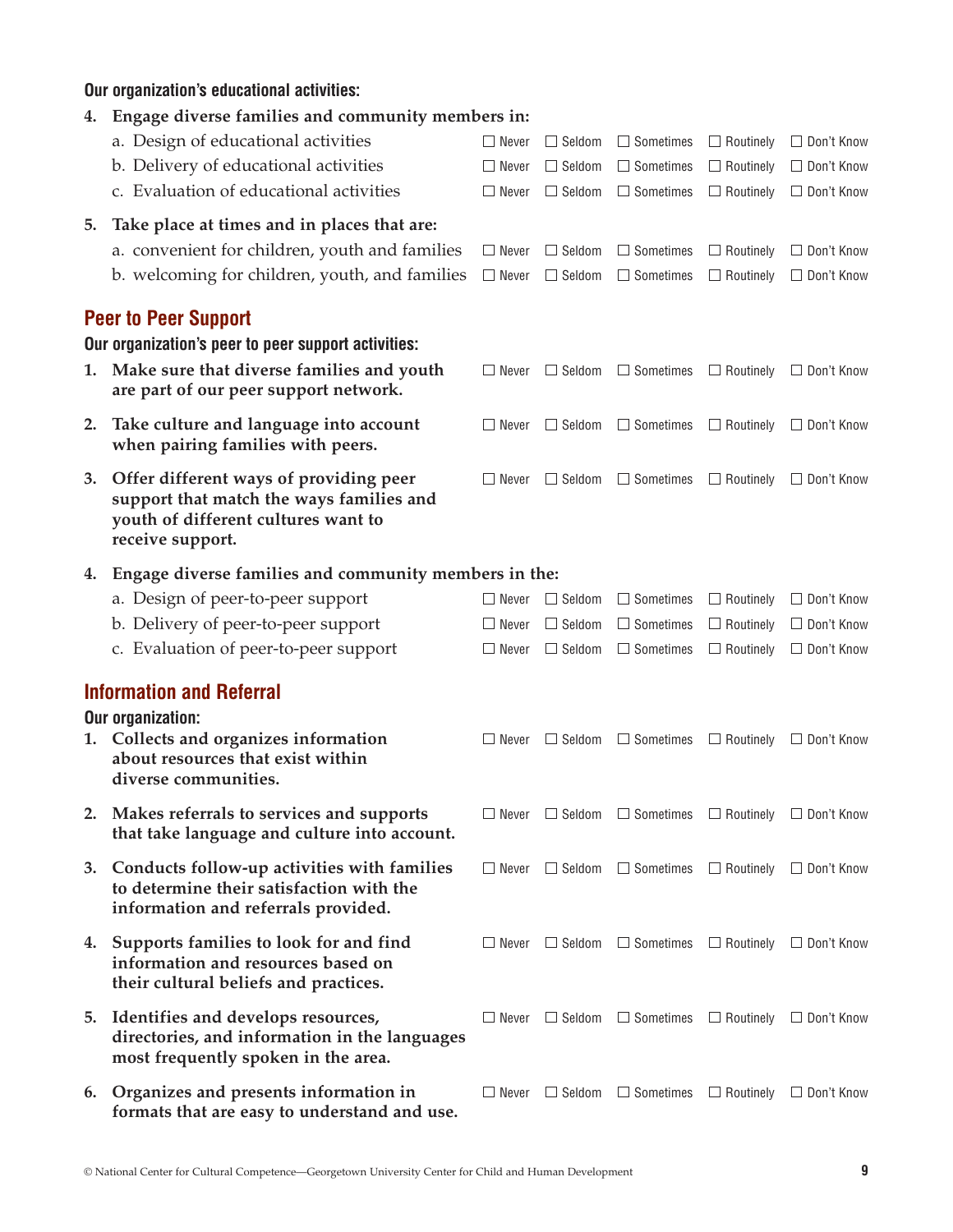#### **10** Cultural and Linguistic Competence Family Organization Assessment Instrument

|    | Our organization:                                                                                                                                  |              |               |                  |                  |                   |
|----|----------------------------------------------------------------------------------------------------------------------------------------------------|--------------|---------------|------------------|------------------|-------------------|
|    | 1. Finds out if and how families from<br>diverse backgrounds prefer to advocate<br>for themselves.                                                 | $\Box$ Never | $\Box$ Seldom | $\Box$ Sometimes | $\Box$ Routinely | $\Box$ Don't Know |
| 2. | Adapts strategies for advocacy to the cultural values, beliefs, experiences, and practices of:                                                     |              |               |                  |                  |                   |
|    | a. immigrant families.                                                                                                                             | $\Box$ Never | $\Box$ Seldom | $\Box$ Sometimes | $\Box$ Routinely | $\Box$ Don't Know |
|    | b. refugee families who have experienced<br>trauma or oppression by government.                                                                    | $\Box$ Never | $\Box$ Seldom | $\Box$ Sometimes | $\Box$ Routinely | $\Box$ Don't Know |
|    | c. families from cultural groups who have<br>been denied power and experienced<br>discrimination throughout history.                               | $\Box$ Never | $\Box$ Seldom | $\Box$ Sometimes | $\Box$ Routinely | $\Box$ Don't Know |
|    | d. families whose cultural values may make<br>it hard for them to challenge authority.                                                             | $\Box$ Never | $\Box$ Seldom | $\Box$ Sometimes | $\Box$ Routinely | $\Box$ Don't Know |
|    | e. families who prefer not to speak in public.                                                                                                     | $\Box$ Never | $\Box$ Seldom | $\Box$ Sometimes | $\Box$ Routinely | $\Box$ Don't Know |
| 3. | Takes into consideration how culture affects<br>how families choose who can participate in<br>advocacy (e.g., age, gender, status in the family).  | $\Box$ Never | $\Box$ Seldom | $\Box$ Sometimes | $\Box$ Routinely | $\Box$ Don't Know |
| 4. | Uses training and supervision to prepare<br>and support family leaders to advocate for<br>and with families from cultures other<br>than their own. | $\Box$ Never | $\Box$ Seldom | $\Box$ Sometimes | $\Box$ Routinely | $\Box$ Don't Know |
| 5. | Advocates for systems of services and<br>supports that are culturally and<br>linguistically competent.                                             | $\Box$ Never | $\Box$ Seldom | $\Box$ Sometimes | $\Box$ Routinely | $\Box$ Don't Know |
| 6. | Advocates for systems of services and supports to eliminate disparities based on:                                                                  |              |               |                  |                  |                   |
|    | a. Race and Ethnicity                                                                                                                              | $\Box$ Never | $\Box$ Seldom | $\Box$ Sometimes | $\Box$ Routinely | $\Box$ Don't Know |
|    | b. Language(s) Spoken or Used                                                                                                                      | $\Box$ Never | $\Box$ Seldom | $\Box$ Sometimes | $\Box$ Routinely | $\Box$ Don't Know |
|    | c. Geography                                                                                                                                       | Never        | $\Box$ Seldom | $\Box$ Sometimes | $\Box$ Routinely | $\Box$ Don't Know |
|    | d. Gender                                                                                                                                          | $\Box$ Never | $\Box$ Seldom | $\Box$ Sometimes | $\Box$ Routinely | $\Box$ Don't Know |
|    | e. Sexual Orientation, Gender Identity                                                                                                             | $\Box$ Never | $\Box$ Seldom | $\Box$ Sometimes | $\Box$ Routinely | $\Box$ Don't Know |

or Expression

**Advocacy**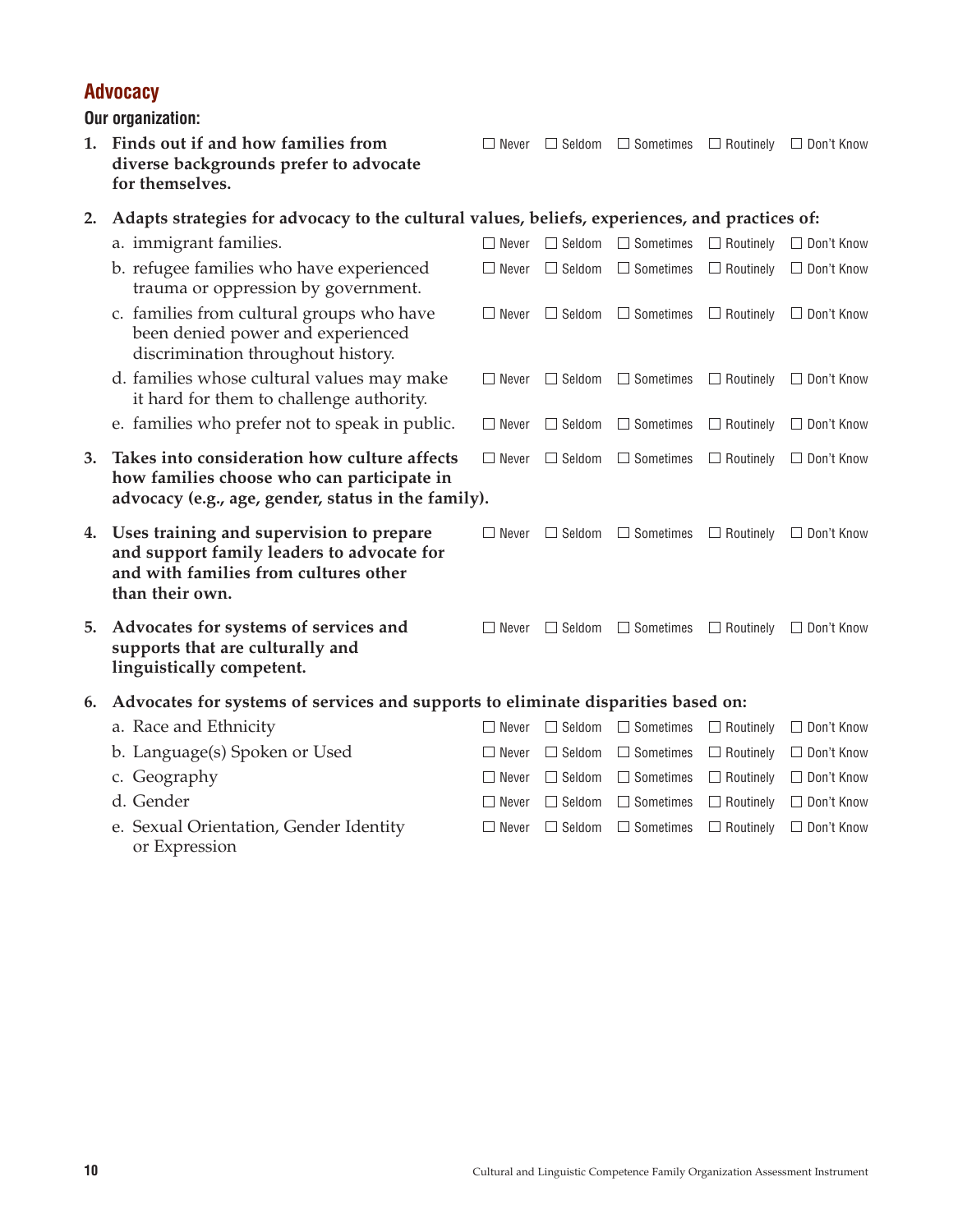## **Advising and Partnering**

**Our organization:**

**1. Offers professional development and**  $\square$  **Never**  $\square$  **Seldom**  $\square$  **Sometimes**  $\square$  **Routinely**  $\square$  **Don't Know training activities that include content on cultural and linguistic competency. 2. Promotes cultural and linguistic**  $\square$  Never  $\square$  Seldom  $\square$  Sometimes  $\square$  Routinely  $\square$  Don't Know **competency in our partnership with professionals and institutions (e.g., committees, advisory boards, and projects). 3. Helps professionals find information**  $\Box$  Never  $\Box$  Seldom  $\Box$  Sometimes  $\Box$  Routinely  $\Box$  Don't Know **and resources to meet the cultural and**  linguistic preferences and needs **the families we serve. 4. Provides information to organiz** and professionals that work wit cultural groups, about the unique of children and youth with spec care needs, behavioral health ne **disabilities, and their families.**

 $\Box$  $\Box$  $\Box$  $\Box$ \_\_\_\_\_\_\_\_\_\_\_\_\_\_\_\_\_\_\_\_\_\_\_\_\_\_\_\_\_\_\_\_\_\_\_\_\_\_\_\_\_\_\_\_\_\_\_\_\_\_\_\_\_\_\_\_\_\_\_\_\_\_\_\_\_\_\_\_\_\_\_\_\_\_\_\_\_\_\_\_\_\_\_\_\_\_\_\_\_\_\_\_\_\_\_\_\_\_\_\_\_\_\_\_\_\_\_\_\_\_\_\_  $\Box$  $\Box$  $\Box$ 

#### **COMMENTS:**  $\blacksquare$

| and resources to meet the cultural and<br>linguistic preferences and needs of<br>the families we serve.                                                                                                                                                     |              |                                                 |                   |
|-------------------------------------------------------------------------------------------------------------------------------------------------------------------------------------------------------------------------------------------------------------|--------------|-------------------------------------------------|-------------------|
| 4. Provides information to organizations<br>and professionals that work with specific<br>cultural groups, about the unique issues<br>of children and youth with special health<br>care needs, behavioral health needs,<br>disabilities, and their families. | $\Box$ Never | $\Box$ Seldom $\Box$ Sometimes $\Box$ Routinely | $\Box$ Don't Know |
| <b>COMMENTS:</b>                                                                                                                                                                                                                                            |              |                                                 |                   |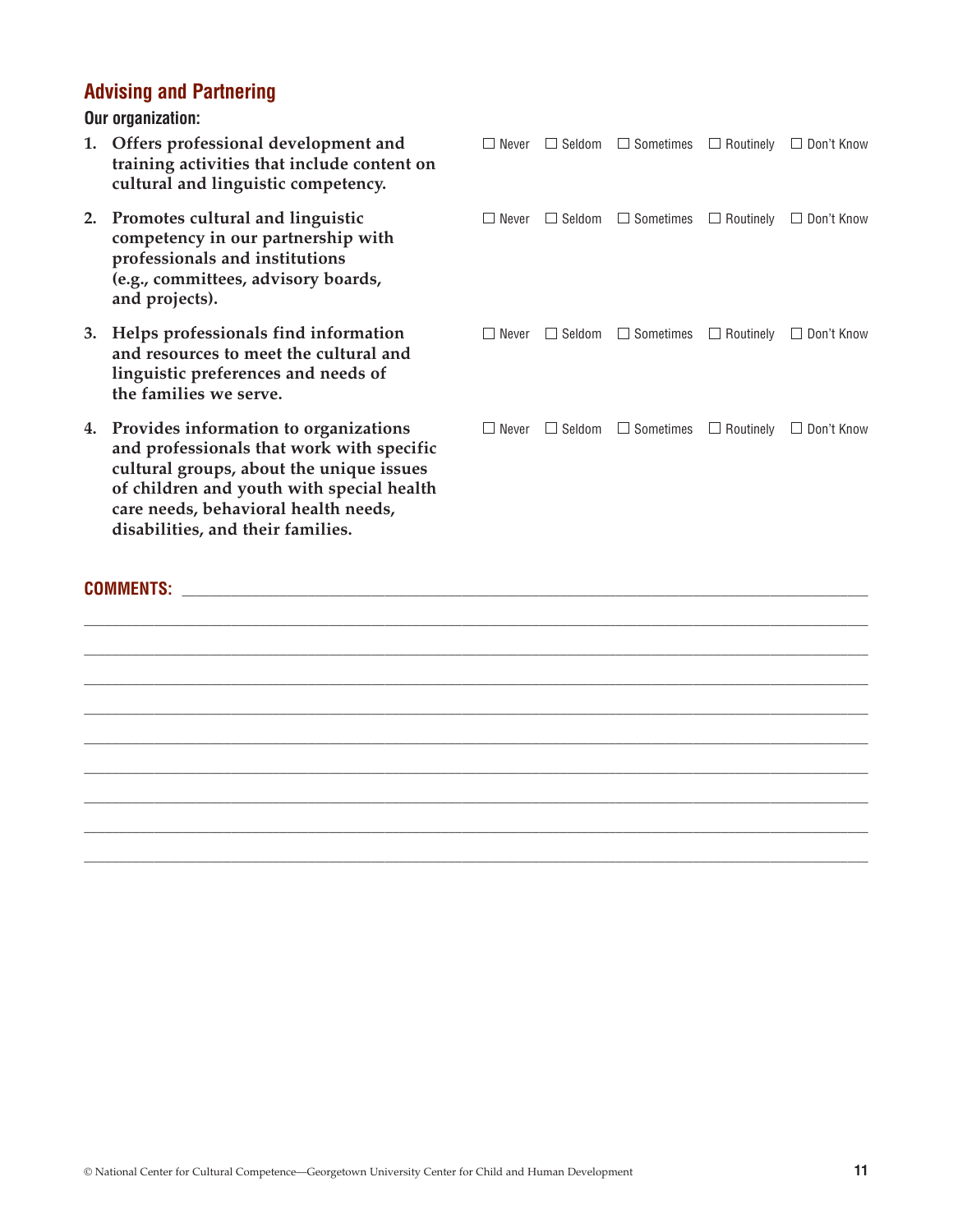## **How We Work**

This section looks at how the family organization applies cultural and linguistic competency to: (1) structure and funding, and (2) community engagement and leadership activities.

#### **Please check only one box per item.**

## **Our organization:**

**1. Engages culturally and linguistically diverse communities and makes sure they are active partners in all phases of our organization's activities including:**

|    | a. Planning                                                                                                                                                         | Never        | $\Box$ Seldom | $\Box$ Sometimes               |                  | $\Box$ Routinely $\Box$ Don't Know |
|----|---------------------------------------------------------------------------------------------------------------------------------------------------------------------|--------------|---------------|--------------------------------|------------------|------------------------------------|
|    | b. Implementation                                                                                                                                                   | $\Box$ Never | $\Box$ Seldom | $\Box$ Sometimes               |                  | $\Box$ Routinely $\Box$ Don't Know |
|    | c. Evaluation                                                                                                                                                       | $\Box$ Never | $\Box$ Seldom | $\Box$ Sometimes               |                  | $\Box$ Routinely $\Box$ Don't Know |
| 2. | Has dedicated funding in its budget for:                                                                                                                            |              |               |                                |                  |                                    |
|    | a. interpretation and translation services.                                                                                                                         | $\Box$ Never | $\Box$ Seldom | $\Box$ Sometimes               | $\Box$ Routinely | □ Don't Know                       |
|    | b. paying families and youth for their time<br>and expertise to help the organization<br>do its work.                                                               | $\Box$ Never | $\Box$ Seldom | $\Box$ Sometimes               |                  | $\Box$ Routinely $\Box$ Don't Know |
|    | c. training activities for staff, volunteers,<br>consultants, and board members on<br>cultural and linguistic competency.                                           | $\Box$ Never | $\Box$ Seldom | $\Box$ Sometimes               | $\Box$ Routinely | □ Don't Know                       |
|    | d. creating and adapting our materials and<br>products to match the reading levels and<br>language preferences and needs expressed<br>by families.                  | $\Box$ Never | $\Box$ Seldom | $\Box$ Sometimes               |                  | $\Box$ Routinely $\Box$ Don't Know |
|    | e. development and adaptation of services<br>and supports for diverse families<br>and communities.                                                                  | $\Box$ Never |               | $\Box$ Seldom $\Box$ Sometimes |                  | $\Box$ Routinely $\Box$ Don't Know |
|    | f. data collection and analysis to support<br>cultural and linguistic competency.                                                                                   | $\Box$ Never | $\Box$ Seldom | $\Box$ Sometimes               | $\Box$ Routinely | □ Don't Know                       |
| 3. | Ensures cultural and linguistic competency through established:                                                                                                     |              |               |                                |                  |                                    |
|    | a. Policies and procedures                                                                                                                                          | $\Box$ Never | $\Box$ Seldom | $\Box$ Sometimes               | $\Box$ Routinely | □ Don't Know                       |
|    | b. Practices                                                                                                                                                        | $\Box$ Never | $\Box$ Seldom | $\Box$ Sometimes               | $\Box$ Routinely | $\Box$ Don't Know                  |
| 4. | Includes cultural and linguistic competence<br>in all of its planning activities (e.g., strategic<br>planning, budget planning, program planning,<br>and staffing). | $\Box$ Never | $\Box$ Seldom | $\Box$ Sometimes               |                  | $\Box$ Routinely $\Box$ Don't Know |
| 5. | Makes sure that culturally and linguistically diverse families and youth are part of the<br>leadership of our organization by:                                      |              |               |                                |                  |                                    |
|    | a. Active recruitment                                                                                                                                               | $\Box$ Never | $\Box$ Seldom | $\Box$ Sometimes               | $\Box$ Routinely | $\Box$ Don't Know                  |
|    | b. Training                                                                                                                                                         | $\Box$ Never | $\Box$ Seldom | $\Box$ Sometimes               | $\Box$ Routinely | $\Box$ Don't Know                  |
|    | c. Mentoring/Coaching                                                                                                                                               | $\Box$ Never | $\Box$ Seldom | $\Box$ Sometimes               | $\Box$ Routinely | □ Don't Know                       |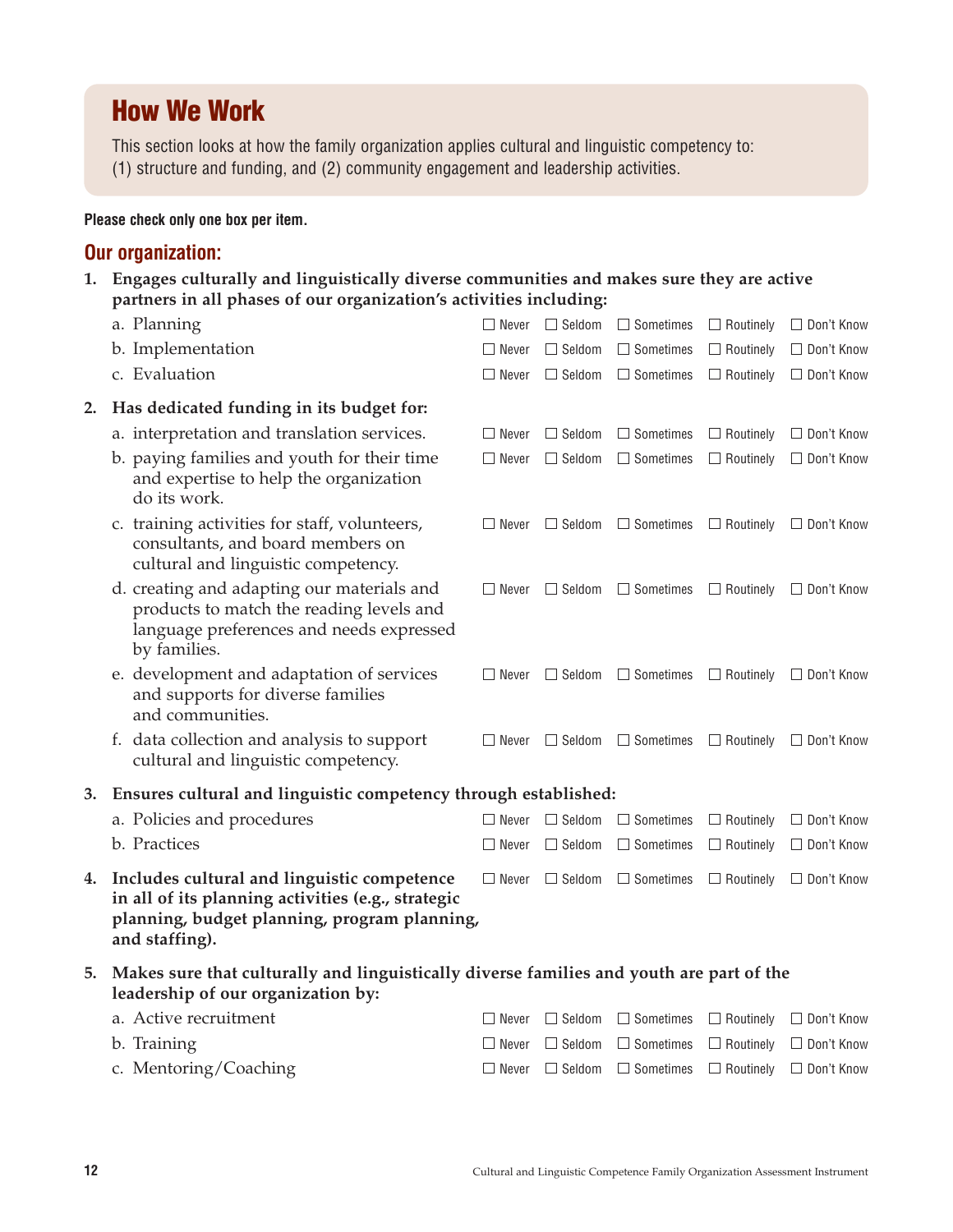##